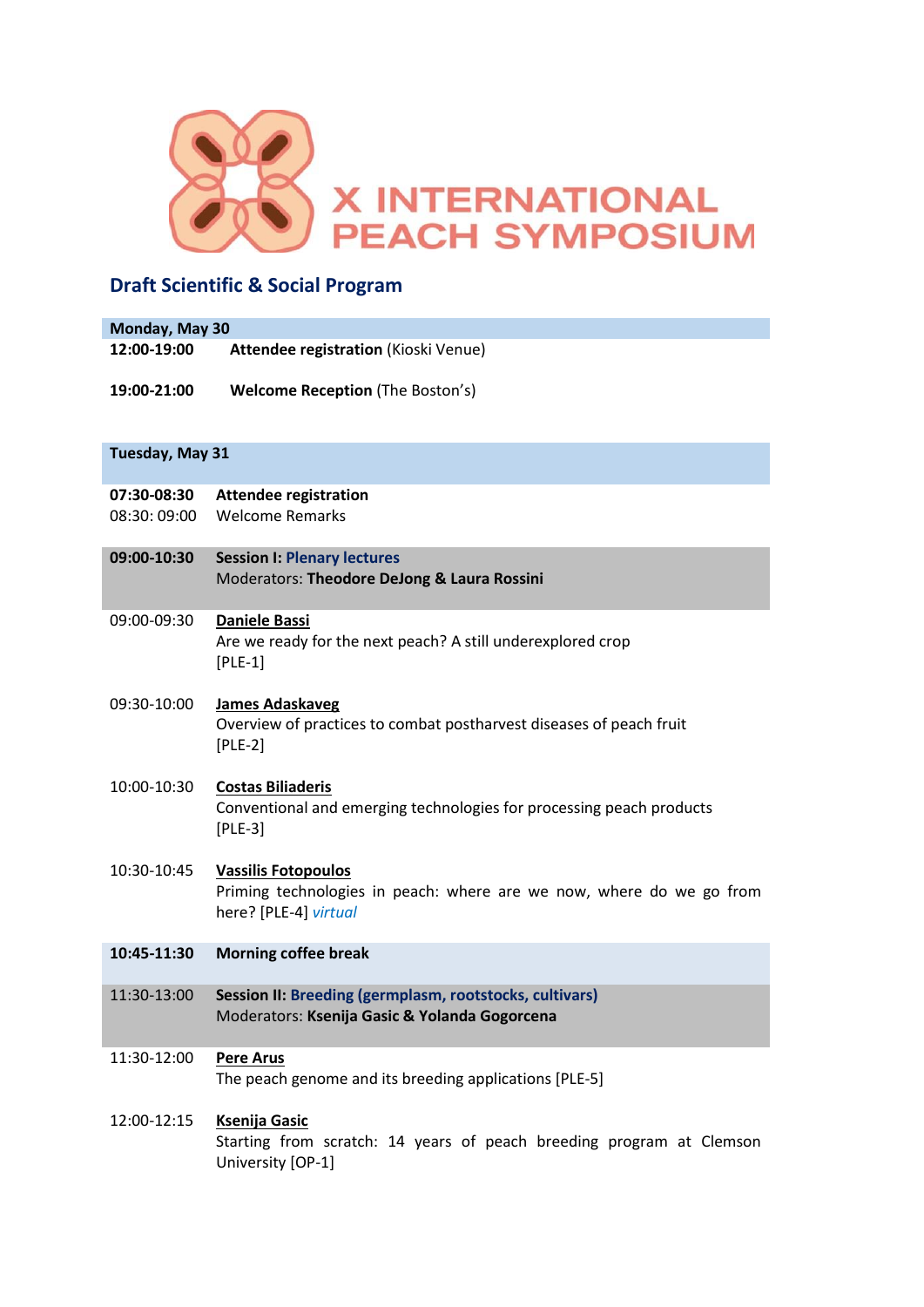# 12:15-12:30 **Stelios Theodoulidis**

Yellow clingstone peaches destined for processing within a global context [Stakeholder Talk]

# 12:30-12:45 **Rodrigo Infante**

The Chilean Nectarine Breeding Program [OP-2]

# 12:45-13:00 **Yolanda Gogorcena** The genomic analysis of a wide peach germplasm collection revealed a genetic relationship between European landraces and American ferals and landraces [OP-3]

# 13:00-13:15 **Chunxian Chen**

Retrospection of some century-long peach chill, yield and other production data for breeding prospects [OP-4]

- **13:15-14:30 Lunch**
- **14:30-16:15 Session III: Cultivation practices/Mechanizations** Moderators: **Gregory Reighard & Ignasi Iglesias**

# 14:30-15:00 **Guglielmo Costa**

Peach fruit thinning: can we go beyond the current solutions [PLE-6]

# 15:00-15:15 **Allesandro Botton**

Thinning peach with a new-generation GA-based compound: shedding light on bud developmental physiology to improve treatment efficacy [OP-5]

# 15:15-15:30 **Steven McArtney**

Accede is a new thinner for stone fruit based on the naturally occurring compound 1-aminocyclopropane carboxylic acid [OP-6]

# 15:30-15:45 **George Pantelidis**

Evaluating the effects of different mechanical flower thinners on the production cost and fruit quality characters in table and processing peach cultivars [OP-7]

# 15:45-16:00 **Pedro Dinis Gaspar**

Multitask robotic rover for agricultural activities (R2A2): A robotic platform for peach orchard [OP-8]

# 16:00-16:15 **Gregory Lang**

Designing planar peach/nectarine production systems that are adaptable to precision cropping, a range of rootstock vigor levels, and potential autonomous mechanization technologies [OP-9]

# **16:15-16:45 Evening coffee break**

# **16:45-17:15 Round table [Stakeholder event]: The use of fertilizers towards sustainable peach fruit production**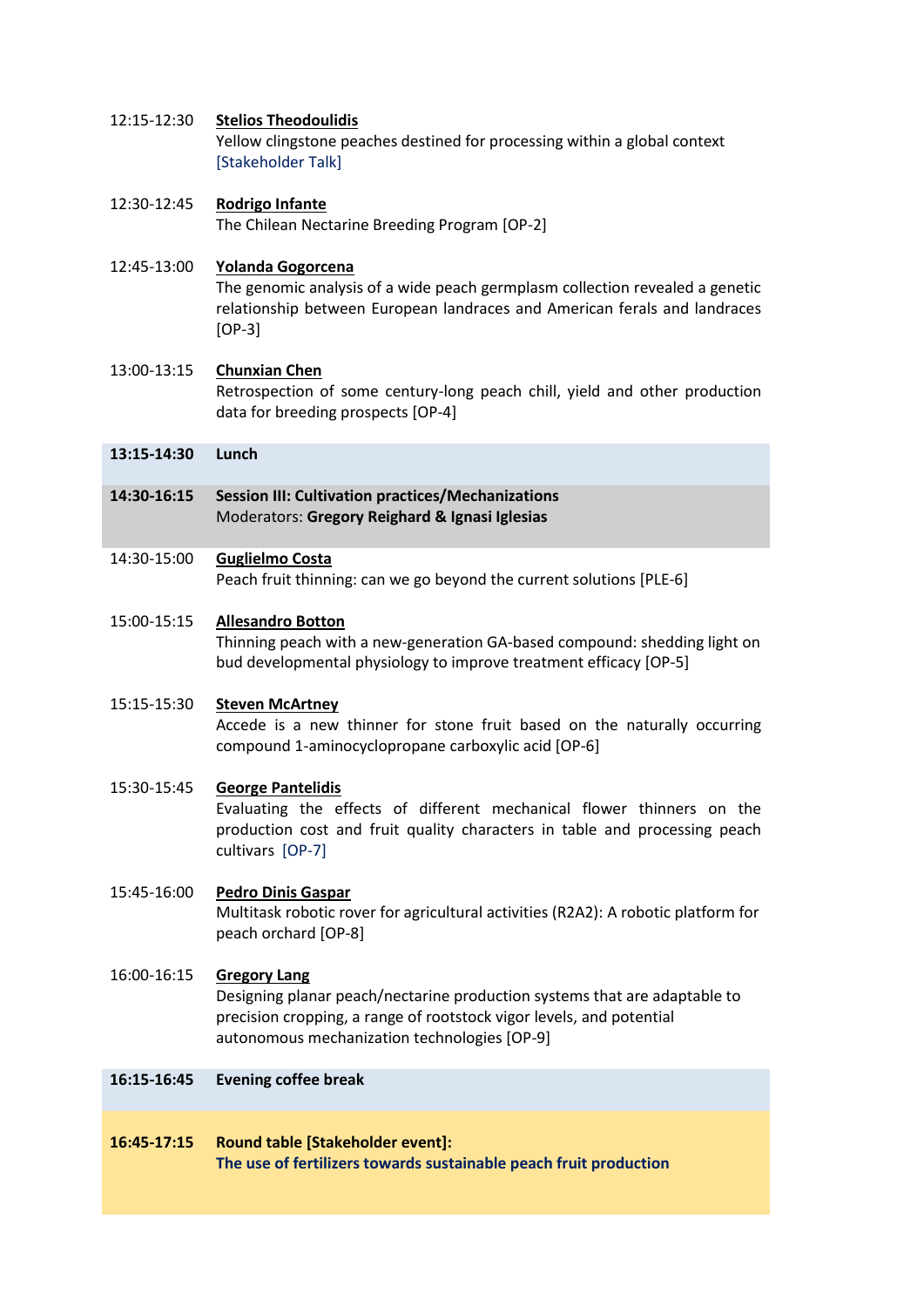### **17:15-19:00 Session IV: Integrated Pest Management** Moderators: **Slawomir Lux & Eirini Anastasaki**

# 17:15-17:30 **Nikos Papadopoulos** Challenges and opportunities in management of emerging and alien invasive pest in peaches [PLE-7]

17:30-17:45 **Eleni Verykouki** Occurrence and phenology of the Mediterranean fruit fly, *Ceratitis capitata* (Diptera: Tephritidae) in the peach producing area of Central Macedonia, Greece [OP-10]

# 17:45-18:00 **Massimiliano Virgilio** A multi-access identification key to fruit flies (Diptera, Tephritidae) of economic importance in Europe [OP-11]

# 18:00-18:15 **Panagiotis Milonas**

Biological control of Mediterranean fly Ceratitis capitata with entomopathogenic nematodes: from laboratory assays to field application [OP-12]

# 18:15-18:30 **Slawomir Lux**

Implications of farm structure and crop management on fruit infestation and medfly IPM [OP-13]

# 18:30-18:45 **Marco Colacci**

The status of medfly and IPM practices based on case studies in Italy [OP-14]

# 18:45-19:00 **Eirini Anastasaki**

Chemical chracterization of the volatile infestation-fingerprint of peaches by *Ceratitis capitata*, *Bactrocera zonata* and *B. dorsalis* and conversion into a detection tool (e-Nose) [OP-15]

19:00-20:00 **Session V: Out-of-the-box plenary talks** Moderators: **Gemma Reig & María Angeles Moreno**

# 19:00-19:30 **Andronikos Mauromoustakos** Exciting times with statistically thinking for industrial problem solving strips [PLE-8]

# 19:30-20:00 **Magdalini Krokida**

Evaluation of environmental and economic performance using LCA and LCCA tools. The case study of peach fruit production [PLE-9]

# **20:30-23:00 Dinner** (Brasserie Home)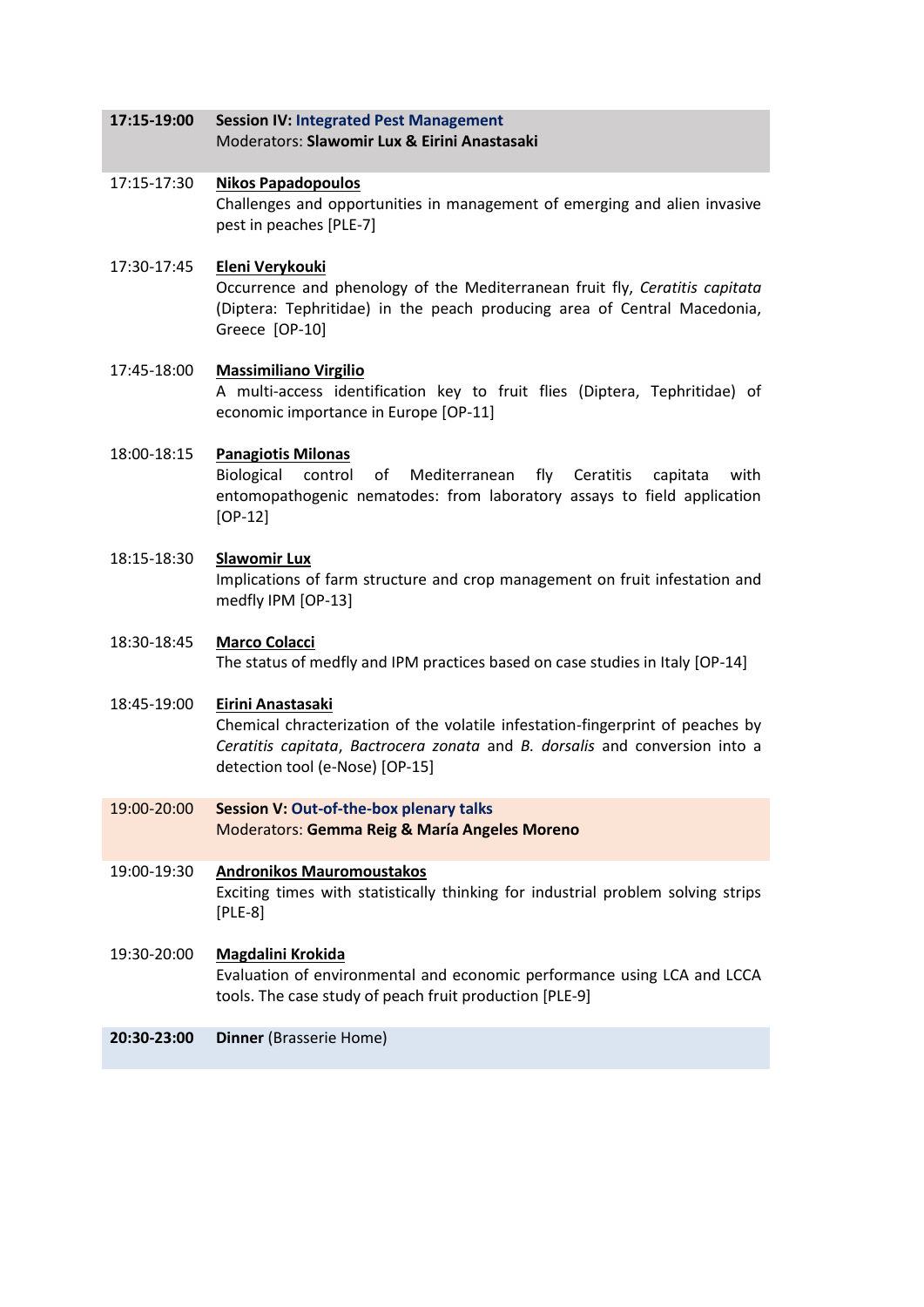# **Wednesday, June 1**

| 08:30-11:00 | <b>Session VI: Plant disease management</b><br>Moderators: James Adaskaveg & Guido Schnabel                                                                                                |
|-------------|--------------------------------------------------------------------------------------------------------------------------------------------------------------------------------------------|
| 08:30-09:00 | <b>Rosario Torres</b><br>Advances in management of fungal diseases in peach: the Monilinia spp<br>$[PLE-10]$                                                                               |
| 09:00-09:15 | <b>Celia Cantin</b><br>Influence of anatomy and composition of the fruit cuticle on peach<br>susceptibility to Monilinia fructicola infection [OP-16]                                      |
| 09:15-09:30 | <b>Carla Casals</b><br>Effect of abiotic factors on in vitro and in vivo development of Rhizopus spp [OP-<br>17]                                                                           |
| 09:30-09:40 | <b>Ioannis Avramidis</b><br>Geoxe: Essential tool for Monilia management before harvest on peaches<br>[Stakeholder Talk]                                                                   |
| 09:40-09:50 | <b>Dimitris Servis</b><br>Revyona: an innovative fungicide for the integrated control of diseases in stone<br>fruits [Stakeholder Talk]                                                    |
| 09:50-10:00 | <b>Charalambos Liotsos</b><br>Corteva Agriscience: A commitment to growing progress [Stakeholder Talk]                                                                                     |
| 10:00-10:15 | <b>Julien Ruesch</b><br>EcoPêche 2: a multipartenarial project to conceive and evaluate innovative<br>peach orchard management to reduce dependance to phytosanitary products<br>$[OP-18]$ |
| 10:15-10:30 | <b>Guido Schnabel</b><br>Biology, epidemiology and management of diseases of peach driving the spray<br>program in the southeastern United States [OP-19]                                  |
| 10:30-10:38 | <b>Ana Butcaru</b><br>Evaluation of the sensitivity of new peach and nectarine cultivars to bacterial<br>diseases and oriental peach moth attack [OP-20]                                   |
| 10:38-10:45 | <b>Emine Tanriver</b><br>Development of plants resistant to plum pox virus by intergeneric hybridization<br>between peach and other Prunus species [OP-21]                                 |
| 10:45-11:00 | <b>Manuel Rubio</b><br>Use of almond as interstock for PPV (sharka) protection in peach [OP-22]                                                                                            |
| 11:00-11:30 | <b>Morning coffee break</b>                                                                                                                                                                |
| 11:30-13:00 | <b>Session VII: Genetics, genomics and biotechnology</b><br>Moderators: Maria José Aranzana & Benedicte Quilot                                                                             |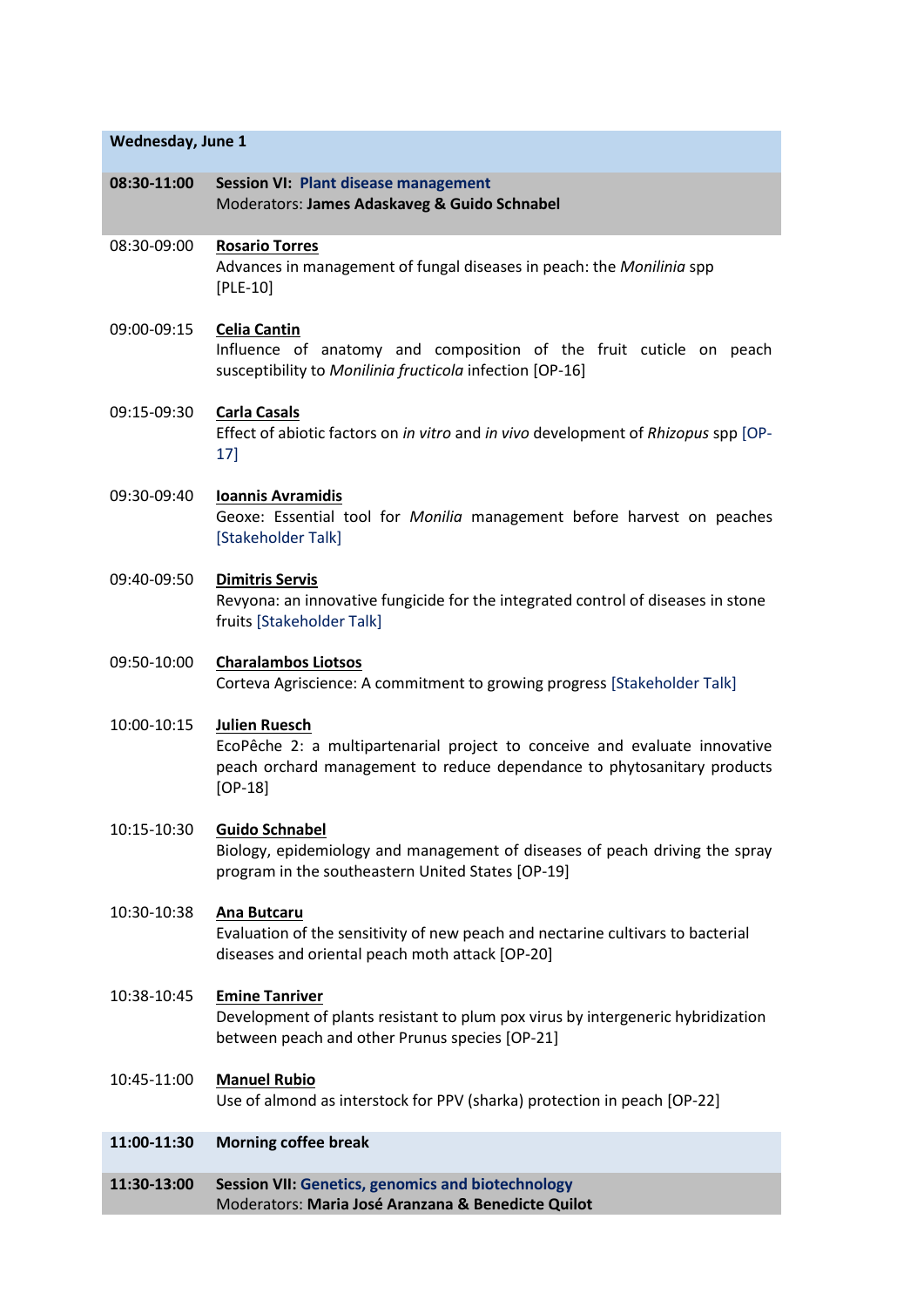# 11:30-12:00 **Thomas Gradziel**

Exotic genes for solving emerging peach production challenges [PLE-11]

# 12:00-12:15 **Monica Canton**

Epigenetic signatures regulate flower bud endodormancy in peach [OP-23]

# 12:15-12:30 **Maria José Aranzana** Molecular-based pedigree reconstruction of peach lines and cultivars [OP-24]

# 12:30-12:45 **Morgane Roth**

Genetic diversity in a new peach core-collection designed for resilience breeding [OP-25]

# 12:45-13:00 **Sook Jung** Resources for peach genomics, genetics and breeding research in GDR, the genome database for Rosaceae [OP-26]

# 13:00-13:15 **Pedro Martinez-Gomez** Whole-genome bisulfite sequencing and methylome profiling of homo- and hetero-grafted peach rootstocks uncovers a burst of DNA methylation events with potential impact on gene expression [OP-27]

# **13:15-14:30 Lunch**

- **14:30-16:00 Session VIII: Climate change / fertilization strategies** Moderators: **Davide Neri & Gregory Lang**
- 14:30-15:00 **Pavlina Drogoudi**, Climate change and the peach production sector: Challenges and adaptation strategies [PLE-12]
- 15:00-15:15 **Maria Jose Rubio Cabetas** Advance studies to develop biomarkers for water stresses tolerance in rootstocks [OP-28]

# 15:15-15:30 **Juan Carlos Melgar**

Rational fertilization in peach orchards: considering orchard-specific variables to improve mineral nutrition programs [OP-29]

# 15:30-15:45 **Maria Paula Simoes**

Foliar nutrient status of peach orchards and sustainability [OP-30]

# 15:45-16:00 **Luca Mazzoni**

Influence of different nitrogen fertilization rate on vegetative, productive and qualitative performance of three peach cultivars [OP-31]

**16:00-16:30 Evening coffee break** 

# **16:30-18:30 Session IX: Propagation & Field performance** Moderators: **Florin Stanica & Dragan Nicolic**

# 16:30-17:00 **Tiziano Caruso**

Propagation techniques and nursery management for the production of certified peach plants in Europe [PLE-13]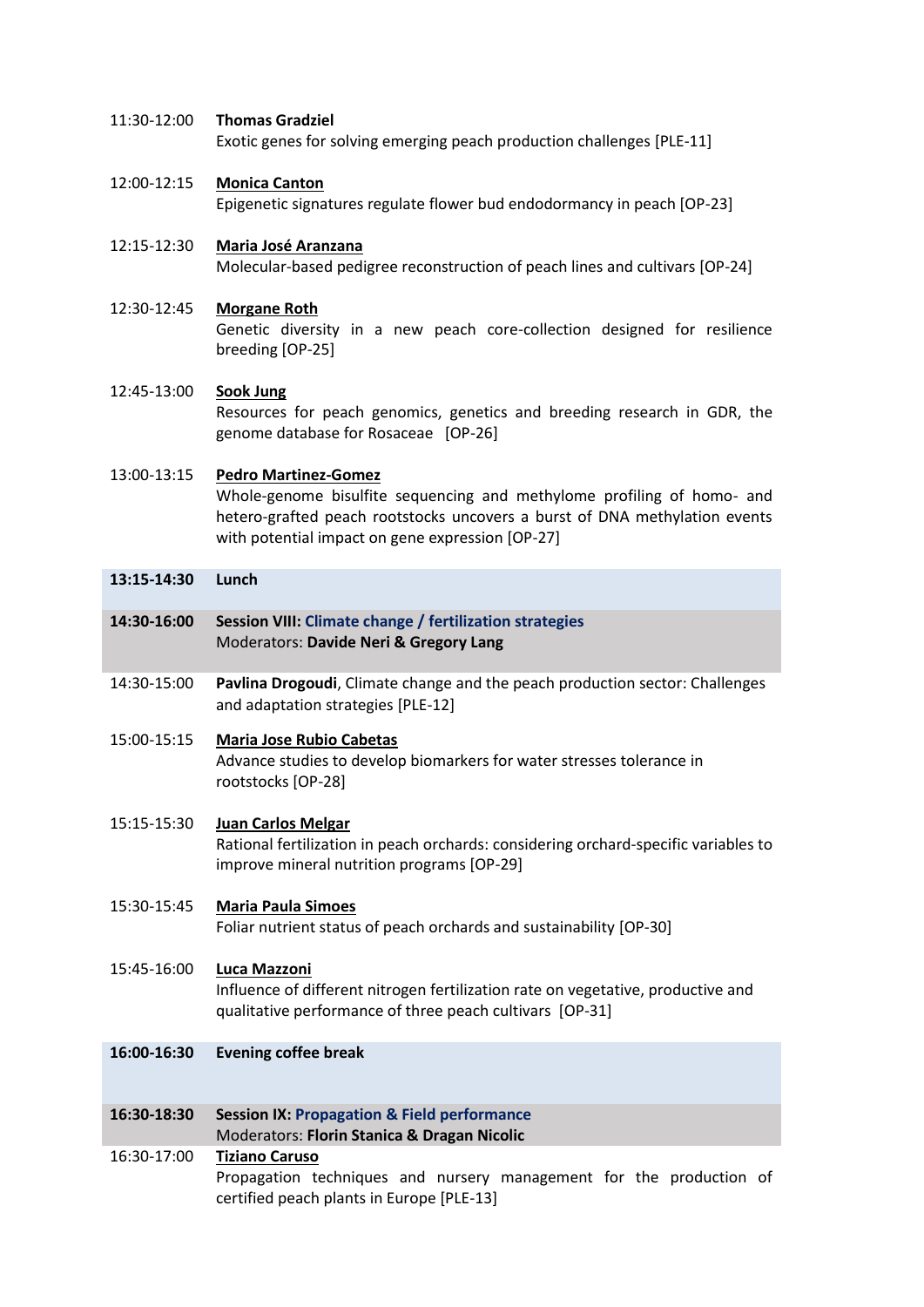# 19:00-19:15 **Davide Neri**

Living mulch under the row of young peach orchard [OP-32]

# 17:30-17:45 **Gregory Reighard**

Field performance of peach rootstock cultivars in South Carolina [OP-33]

# 17:45-18:00 **Florin Stanica**

Dynamics of fruit branches at new peach and nectarines cultivars under Vertical Axis and Trident canopies [OP-34]

# 18:00-18:15 **Edwige Remy**

Specific chilling requirement as criteria in PSB genetic improvement activity [OP-35]

# 18:15-18:30 **Jesús López-Alcolea**

New break dormancy spray treatments in nectarine peach (Prunus persica var. nectarina), in warm areas [OP-36]

# **18:30-20:15 Session X: Fruit quality and postharvest management**

#### Moderators: **Hilary Rogers & Pedro Martinez Gomez**

# 18:00-18:15 **Ioannis Minas**

Large-scale orchard sensing of the genetic and horticultural impact on peach fruit quality [OP-37]

# 18:15-18:30 **Hilary Rogers**

Common and genotype-specific responses of peach cultivars to chilled storage based on transcriptomic analysis [OP-38]

# 18:30-18:45 **María Angeles Moreno**

Chilling injury in local and modern peach cultivars from a Spanish peach bank germplasm [OP-39]

# 18:45-19:00 **Damiana Natasha Spadafora**

Augmented analysis of sensorial, volatilome and gene expression data from peach cultivars during cold storage to identify markers for fruit quality [OP-40]

# 19:00-19:30 **Brendon Anthony**

Primary and secondary metabolism crosstalk during peach fruit quality development [OP-41]

# 19:30-19:45 **Allesio Allegra**

Effect of *Opuntia ficus* indica mucilage edible coating on fresh-cut nectarine cv. 'Big Bang' [OP-42]

# 19:45-20:00 **Gemma Reig**

Inking on Spanish peach orchards: causes and solutions [OP-43]

# 20:00-20:15 **Zhihong Gao**

Prediction and optimization of fruit quality of peach using artificial neural Network and Response surface methodology [OP-44]

# **22:00-00:00 Cocktail party (Café Neon)**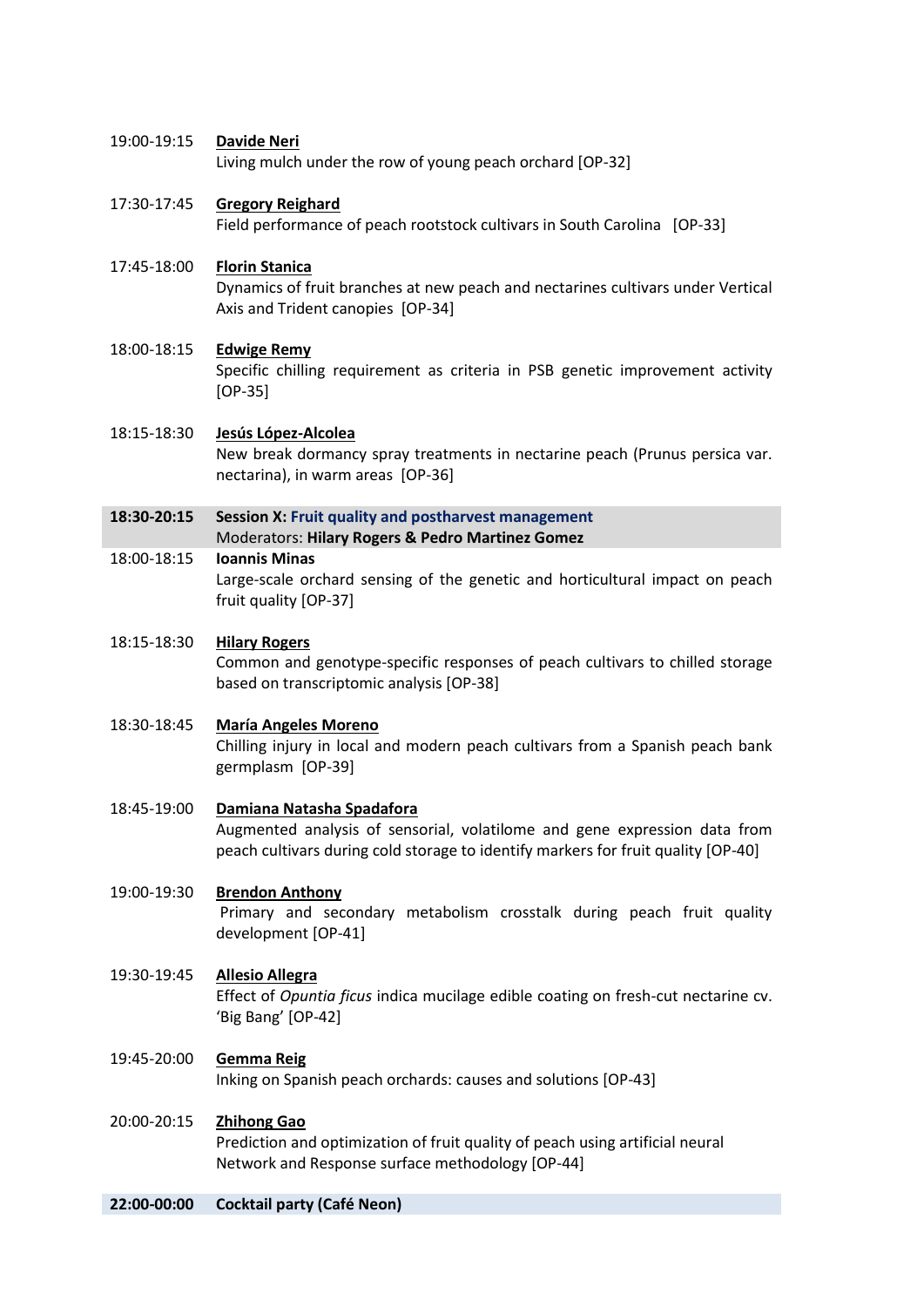# **Thursday, June 2**

| 09:00           | Departure from Naoussa                                         |
|-----------------|----------------------------------------------------------------|
| 09:15-10:30     | Guided tour [Aristotle's School Cultural Center]               |
| 10:30-11:30     | Site visit at a Cooperative Units of ACNaousa & ASEPOP Naoussa |
| 11:30-13:00     | Brunch & travel direction to Vergina                           |
| 13:00-15:00     | Guided tour [Tombs of King Philip II, Vergina Museum]          |
| 16:00-18:00     | Free time at the City of Veria                                 |
| 18:30           | <b>Return to Naoussa</b>                                       |
| $20:30 - 01:00$ | Gala dinner [Kioski Venue]                                     |

| Friday, June 3 |                                                                                                                                                                              |
|----------------|------------------------------------------------------------------------------------------------------------------------------------------------------------------------------|
| 09:00-11:00    | <b>Session XI: ISHS Young Mind Awards Competition</b><br>Moderators: Alessandro Botton & Morgane Roth                                                                        |
| 09:00-09:07    | <b>Orestis Giannopoulos</b><br>Investigating the impacts of ozone treatments on postharvest quality of<br>peaches [OP-45]                                                    |
| 09:07-09:14    | Nathalia Zaracho<br>Construction of a NIL collection of P. davidiana into the peach genetic<br>background [OP-46]                                                            |
| 09:14-09:21    | Najla Ksouri<br>Motif discovery within upstream regions of variable length reveals regulatory<br>signatures in peach [OP-47]                                                 |
| 09:21-09:28    | Jesús Guillamón<br>Non-target metabolomics and expression analysis for studying<br>the<br>modulation endodormancy release in peach flower buds [OP-48]                       |
| 09:28-09:35    | <b>David Sterle</b><br>Exploration of environmental and weather variables for peach floral bud cold<br>hardiness prediction in western Colorado [OP-49]                      |
| 09:35-09:42    | Lefkothea Karapetsi<br>SNPs identification and association study of fruit quality genes from selected<br>whole-genome sequenced peach varieties cultivated in Greece [OP-50] |
| 09:42-09:49    | <b>Giulio Demetrio Perulli</b><br>Peach smart fertigation with wastewater: physiological and nutritional<br>evaluation [OP-51]                                               |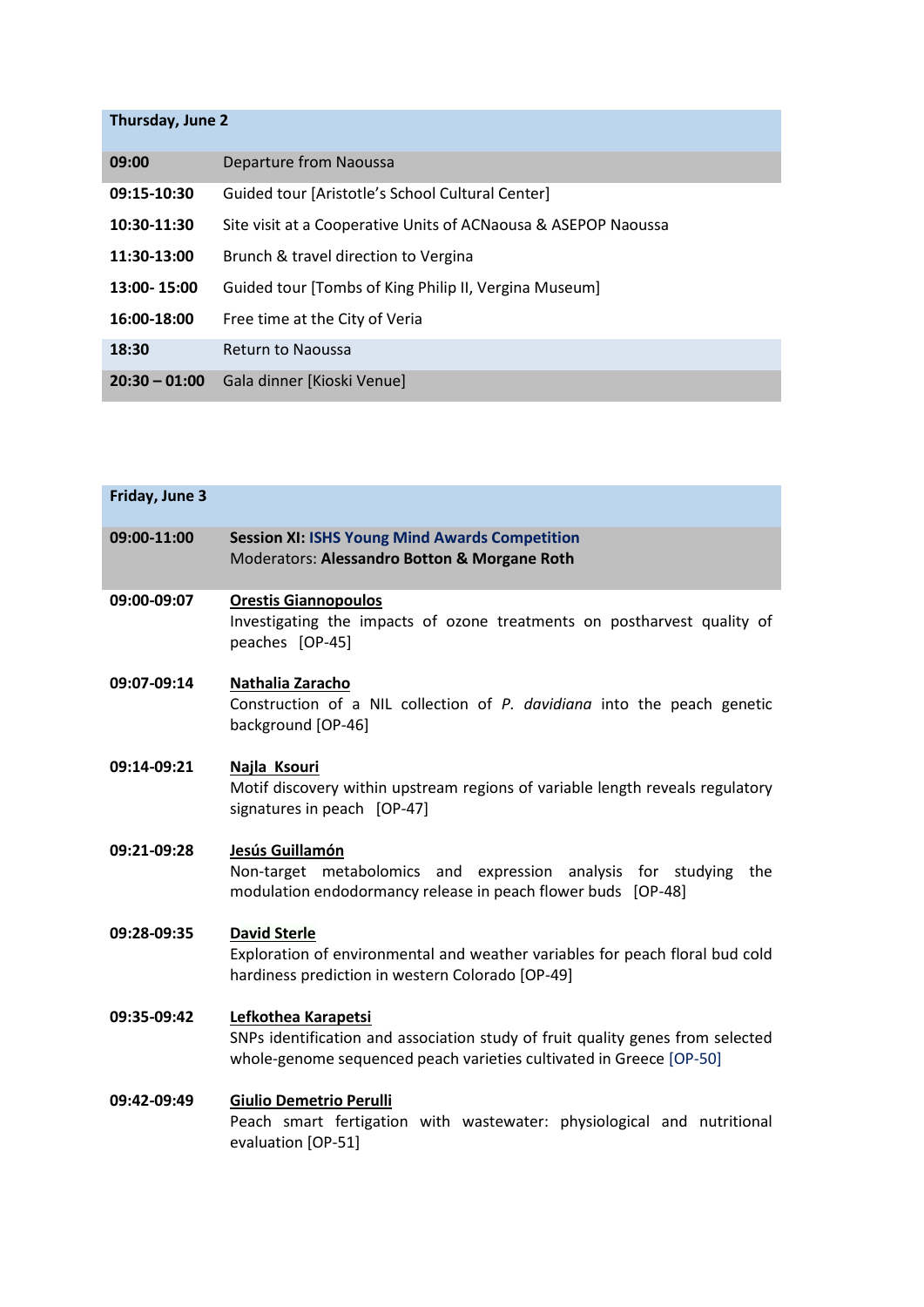| 09:49-09:56 | <b>Francisca Carrasco-Cuello</b><br>Crop load and transpiration reduction effect on fruit and leaf mineralogical<br>content in commercial late-harvest nectarines [OP-52] |
|-------------|---------------------------------------------------------------------------------------------------------------------------------------------------------------------------|
| 09:56-10:03 | <b>Jeff Pieper</b><br>The impact of size controlling rootstocks on peach fruit metabolome and<br>internal quality in differing training systems [OP-53]                   |
| 10:03-10:10 | Jordan Knapp-Wilson<br>3D Imaging and Quantitative Analysis of Adult Peach Tree Architecture via<br>TreeQSM [OP-54]                                                       |
| 10:10-10:17 | Gianmarco Bortolotti<br>A computer vision system for in-field fruit quality evaluation: preliminary<br>results on peach fruit[OP-55]                                      |
| 10:17-10:24 | <b>Leonidas Kyrgiakos</b><br>Assessment of input use efficiency in peach grove cultivation: a case study of<br>Naoussa region [OP-56]                                     |
| 10:24-10:30 | <b>Vasilis Rodovitis</b><br>Population dynamics of Mediterranean fruit fly in mixed fruit orchards in<br><b>Central Greece</b>                                            |
| 10:30-11:00 | Morning coffee break & Vote for ISHS Young Mind Awards Competition                                                                                                        |
| 11:00-12:30 | <b>Session XII: Plenary lectures</b><br>Moderators: Guglielmo Costa & Ioannis Minas                                                                                       |
| 11:00-11:30 | <b>Guido Schnabel</b><br>Peach skin disorders: causes and mitigation measures<br>$[PLE-14]$                                                                               |
| 11:30-12:00 | <b>Maria Fabiana Drincovich</b><br>The metabolic diversity of peach fruit and its usage as phytochemicals<br>resources with roles in human nutrition and health [PLE-15]  |
| 12:00-12:30 | <b>Theodore De Jong</b><br>Understanding factors influencing peach fruit development and growth<br>$[PLE-16]$                                                             |
| 12:30-14:00 | <b>ISHS Business meeting</b><br>Moderators: Theodore DeJong & Florin Stanica                                                                                              |
|             | Decision for the hosting of 11 <sup>th</sup> ISHS Peach Conference<br>ISHS Young Mind Awards (Best Oral and Poster Presentation)<br><b>Concluding Remarks</b>             |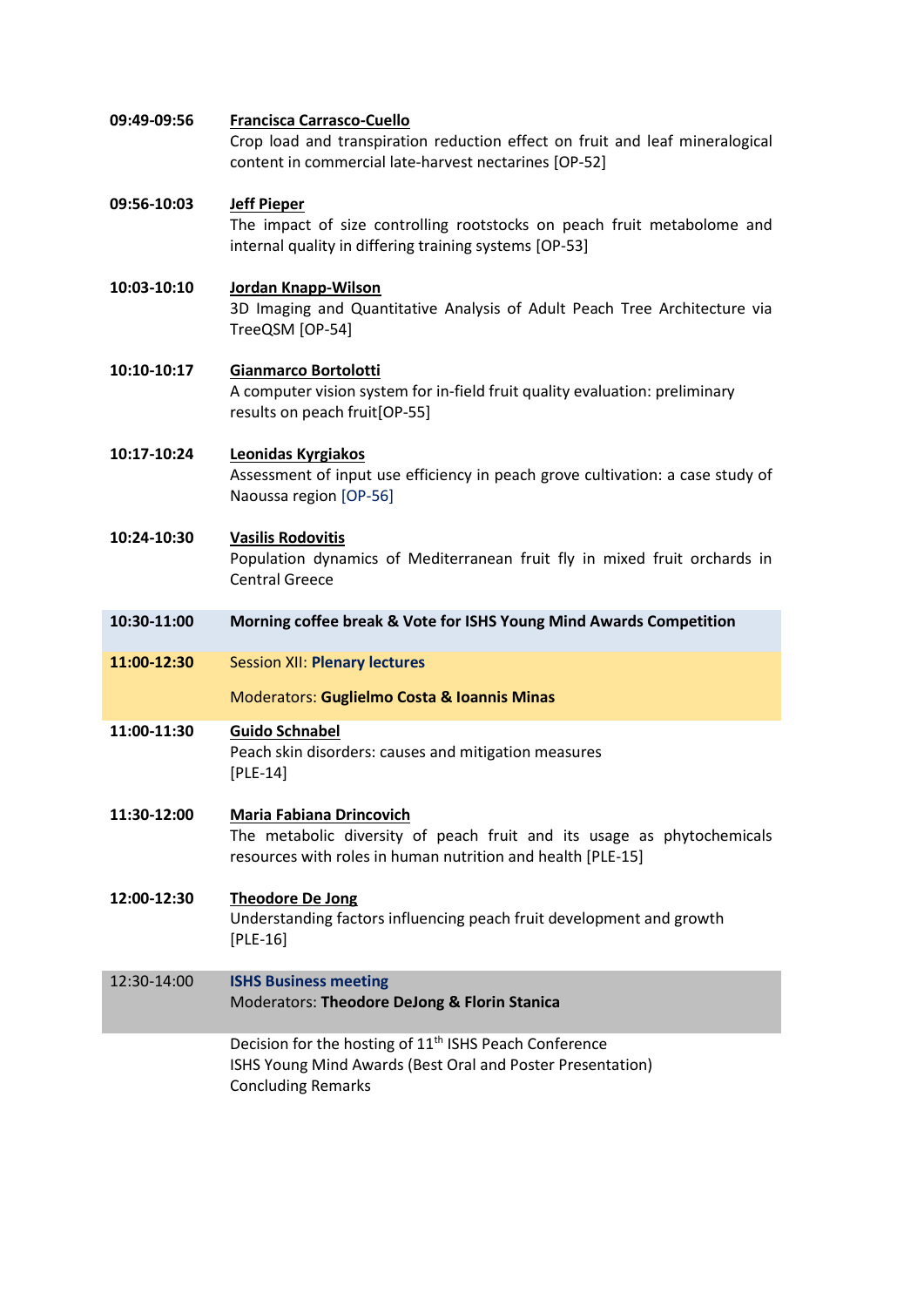# **Poster presentations**

# \* *pending registration of presenting author*

# **Section: Breeding (germplasm, rootstocks, cultivars)**

# **1. Lamis Chalak**

Peach saplings as a main element of the Lebanese fruit crops

# **2. Dragan Milatovic**

Morphological characterisation of peach pollen grains using scanning electron microscopy

# **3. Dragan Nikolic**

Variability and heritability of flower traits, flowering and fruit set in promising peach hybrid

# **4. Dragan Milatovic**

Characteristics of one-year-old shoots of peach hybrids from the crossing combination `Flaminia´ × `Autumnglo´

# **5. Maria Gladysheva-Azgari**

*De novo* assembly and annotation of mitochondrial genome of Prunus persica cv. 'Sovetskiy'

# **6. Metka Hudina**

Long-term performance of the peach cultivar 'Redhaven' grafted on eleven rootstocks

# **7. Luca Dondini**

Molecular and phenotypic characterization of a bud mutation delaying maturity date in peach

# **8. María Angeles Moreno**

The influence of rootstocks in the 'Big Top' nectarine cultivar concerning chilling injury symptoms

# **9. Corina Gavat**

Studies regarding the flat peach and nectarine cultivars from the Research Station for Fruit Growing in Constanta

# **10. Luca Mazzoni**

Sensorial and nutritional characterization of eighteen peach cultivars cultivated in the Mid-Adriatic area

# **11. Daniela Giovannini**

Evaluation of suitability of peach cultivars and selections for fresh-cut industry

# **12. Lefkothea Karapetsi**

Identification, morphological and genetic characterization of peach genetic resources in different areas of Greece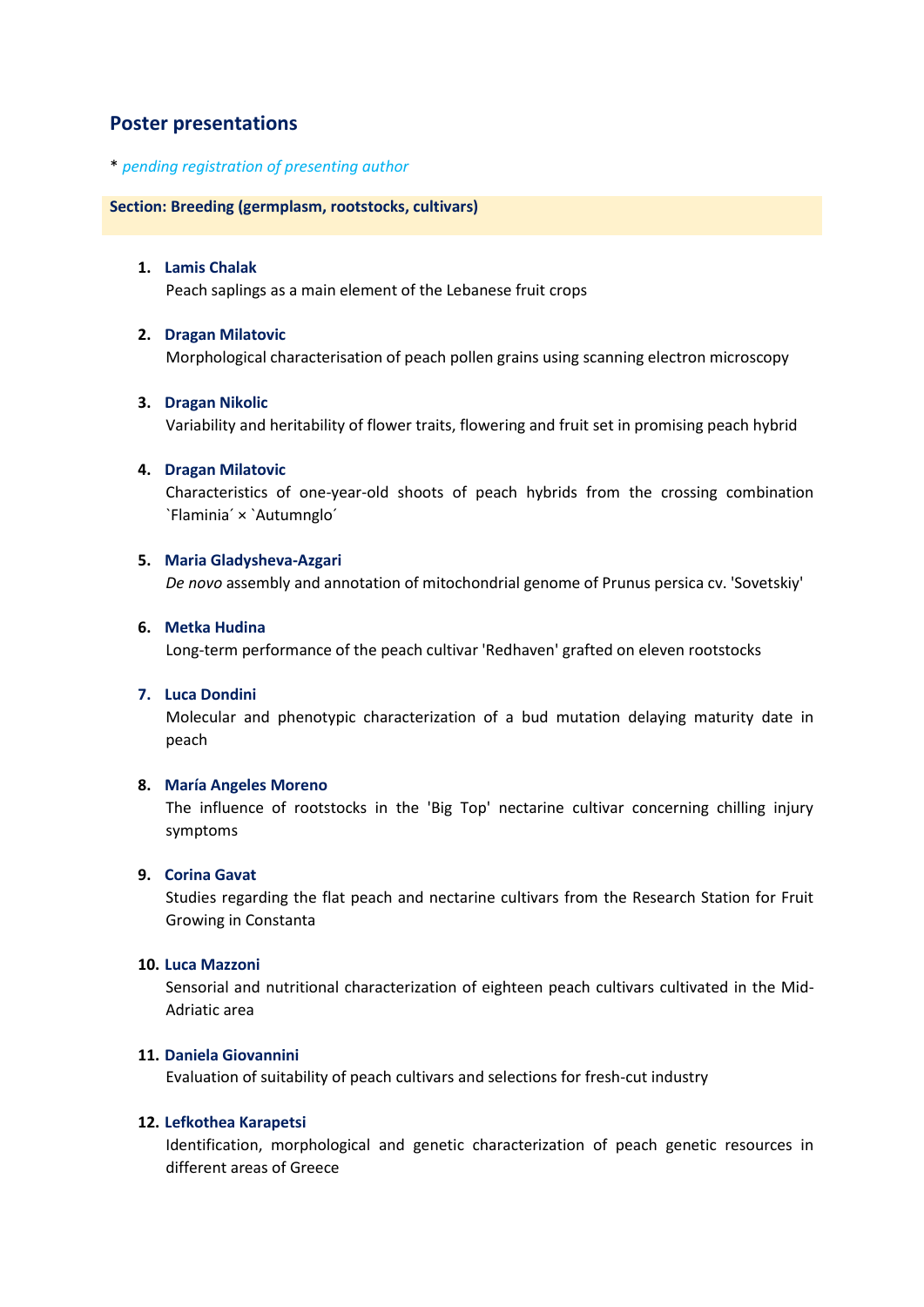## **13. R. Gharesheikhbayat**\*

Characterization of native peaches and nectarines of Iran (

# **14. Li Miao**\*

Introduction of two ancient peach landraces in Shandong Province, China

### **15. Pedro Jose Martinez Garcia\***

Genome-wide association study of interesting traits in peach using two Spanish peach germplasm collections

#### **16. Chunxian Chen**\*

Inheritance of the rough skin trait in peach

#### **Section: Genetics, genomics and biotechnology**

# **17. Pedro Martinez-Gomez**

Hight-throughput sequencing of small RNAs evidenced the role of different plant viruses in the activation of RNA silencing-related genes and the induced resistance to plum pox virus (sharka) in peach by `Garrigues´ almond grafting

**18.** Phenotyping peach orchards with increased accuracy and throughput: perspectives of digital phenotyping (**Morgane Roth**)

#### **19. Najla Ksouri**

ddRAD-seq variant calling in peach and the effect of removing PCR duplicates

#### **20. Jorge Mas Gómez**

Genetic diversity along peach genome in Spanish germplasm collections

### **21. Corina Gavat**

The nectarine assortment created in Romania

### **22. Emilia Caboni**

Novel breeding strategies for tackling present and future challenges in prunus species

#### **23. Ruijuan Ma\***

Transcriptome analysis of photosynthetic adaptation in peach rootstock leaves under waterlogging stress

# **24. Jinping Xiao**\*

Genome-wide Identification and characterization profile of long non-coding RNAs involves in anthocyanin biosynthesis during the flesh coloring in Wutao (*Prunus persica* (L.) Batsch cv.)

#### **25. Raquel Sánchez-Pérez**\*

Gene expression analysis in peach during endodormancy release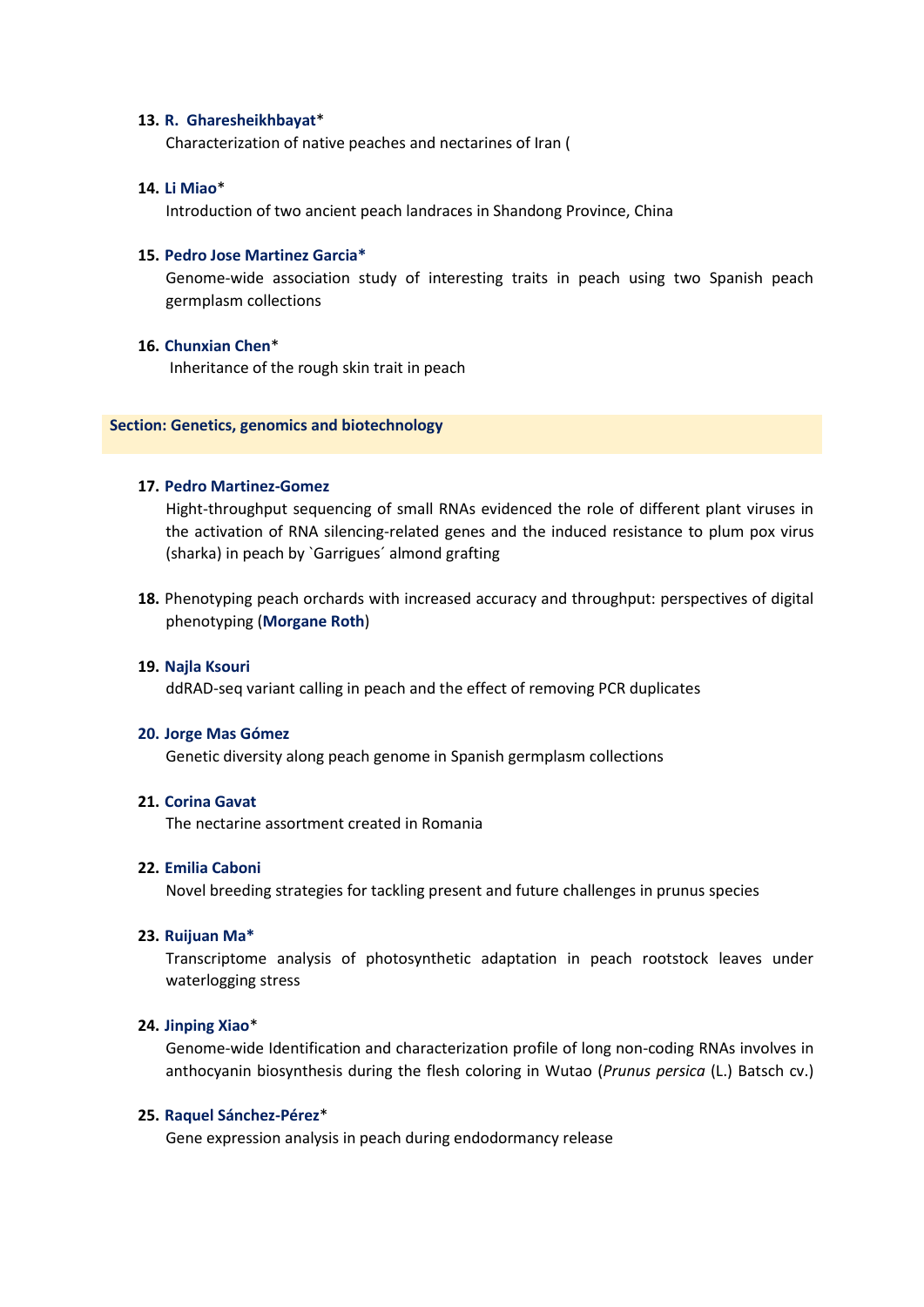## **26. Shane Phillips**

The use of medium to high molecular weight linear anionic polyacrylamide solutions in enhancing chill accumulation in deciduous fruits in the Riverland and Sunraysia regions of the Southern Australian Murray Darling Basin

# **27. Panawat Sikhandakasamita**

Investigation of pistil doubling of low-chill peaches with early ripening

# **28. Katerina Grigoriadou**

Effects of different LED wavelength absorption spectra on in vitro shoot proliferation, leaf anatomy, photosynthetic pigments and photosystem II photochemistry of GF677 rootstock

# **29. George Pantelidis**

Estimation of chilling and heat requirements of peach and nectarine cultivars grown in the EUFRIN trials located in Lleida, Spain and Naoussa, Greece

#### **30. Dragan Nikolic**

Adaptability of peach cultivars `Royal Glory´ and `Caldesi 2000´ to different environmental conditions

# **31. Florin Stanica**

Climate changes influence flowering and fruit setting at peach and nectarine cultivated in the Bucharest area

# **Section: Plant pathology and pest management**

### **32. Manuel Rubio**

Transmission of sharka resistance induction to Almond × Peach interspecific hybrids

# **33. Philip Brannen**

Historical 1929 and 1930 phony peach disease (caused by *Xylella fastidiosa*) incidence data and relationships to physical variables and climatological data

# **34. Philip Brannen**

Historic and current prevalence of phony peach disease (caused by *Xylella fastidiosa*) in the United States

# **35. Elina Coneva**

Assessment of Armillaria root rot resistant rootstock `MP-29´ for sustainable peach production in Alabama

### **36. Darko Jevremovic**

Viruses and viroids infecting peaches in Serbia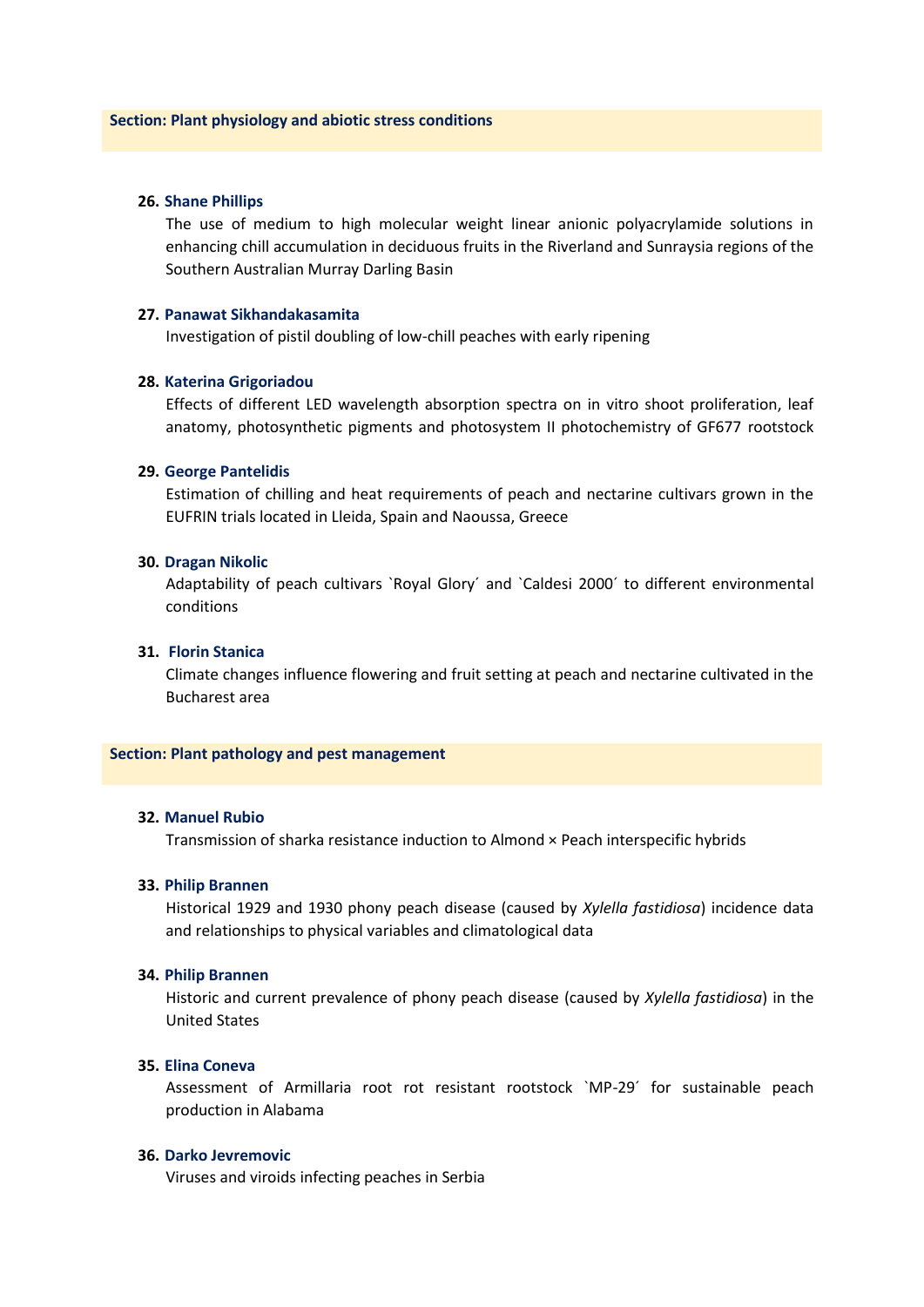# **37. Aleksa Obradovic**

Studying *Xanthomonas arboricola* pv. pruni strains from Montenegro for copper sulfate and streptomycin sensitivity *in vitro* 

### **38. Nikos Papadopoulos**

Occurrence and phenology of the Mediterranean fruit fly, *Ceratitis capitata* (Diptera: Tephritidae) in the peach producing area of Central Macedonia, Greece

#### **39. Derek Newberger**

Using soil disruption followed by cover crops and rootstocks to alleviate peach replant disease

#### **40. Ksenija Gasic**

Short- and long-term solutions for Armillaria root rot in Prunus

# **41. Dimitrios Gkouderis\***

Implementation, customization and functional evaluation of a location aware decision support system for precise management of Lepidoptera in Greek peach orchards of Pella, Greece

# **Section: Nutrition, irrigation**

# **42. Eleni Pliakoni**

Deficit irrigation and reflective mulch effects on peach fruit quality and storage performance

#### **43. Francisca Carrasco-Cuello**

Transpiration influence on <sup>44</sup>Ca uptake and location in peach rootstocks using the *in vitro* GreenTray® bioreactor

# **44. George Nanos**

Nutrient inputs and outputs in commercial clingstone peach orchards in Greece after local or sustainable fertilization practices

# **45. Yolanda Gogorcena**

Effect of 3-indol-acetic acid (IAA) on iron deficient Prunus rootstocks

## **46. Anton Yordanov**

Influence of rootstock on the content of heavy metals, micro and macroelements in the fruits of peach

# **47. Deanna Bigio**

Utilizing nanocellulose as freeze protection in peach trees [OP-56]

#### **48. Monica Canton**

Nitrogen dynamics and bud dormancy: A transcriptomic study in peach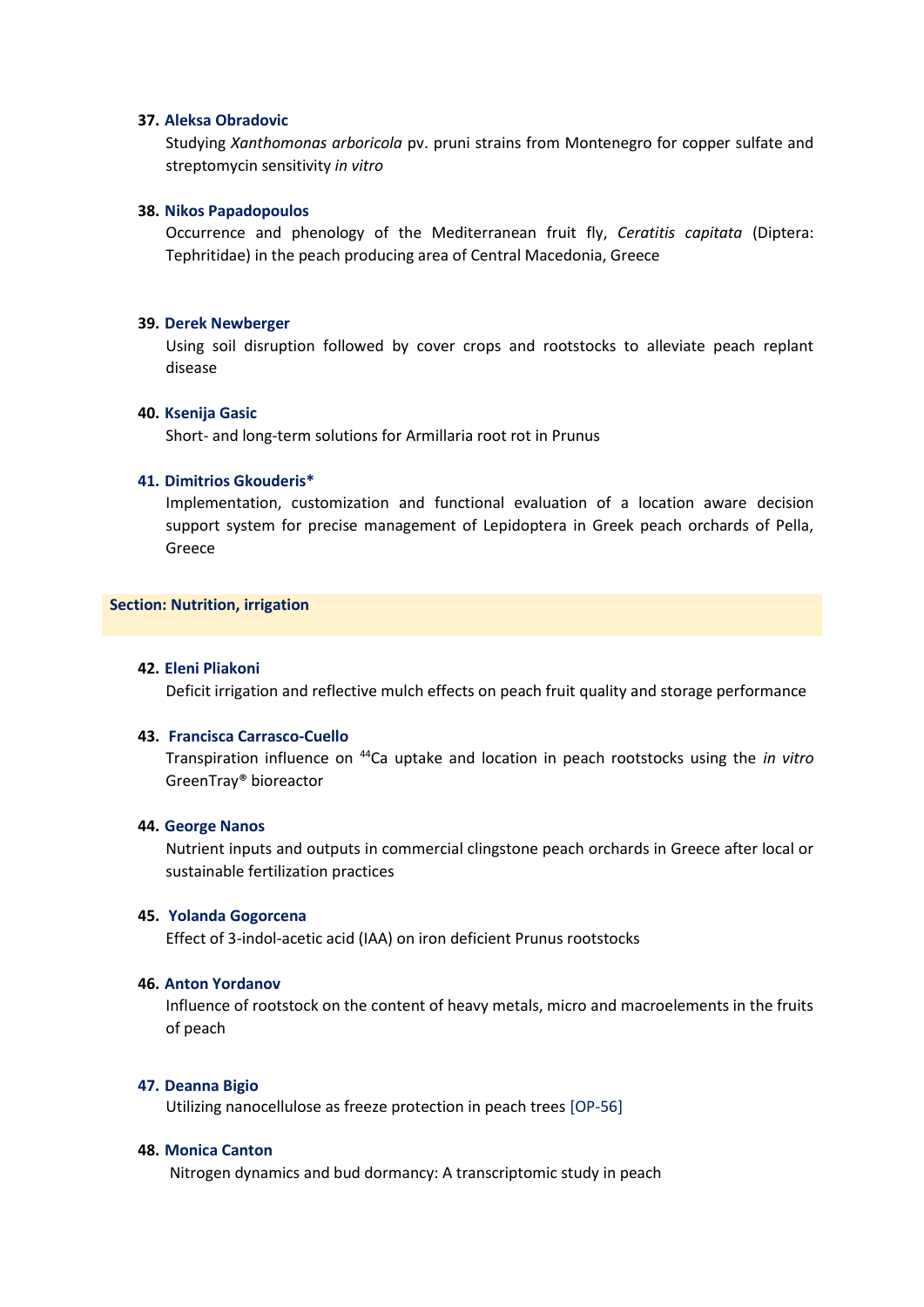# **49. Persefoni Maletsika**

Alternative fertilization effects on peach and nectarine plant and fruit characteristics

# **50. Angelos Patakas**

Irrigation scheduling based on stress coefficient (Ks) estimations in two different peach cultivars

### **51. Louise Larissa May De Mio\***

Management of nitrogen fertilization and green pruning in production and vegetation growth of peach

#### **52. Louise Larissa May De Mio\***

Physicochemical characteristics of `Chimarrita´ and `Maciel´ fruit by non-destructive methodology and the development of *Monilinia fructicola* at postharvest

### **Section: Cultivation practices/Mechanizations**

#### **53. Sanjaya Raj Khanal**

The effect of the girdling time on growth and fruit quality of low-chill early ripening peach cultivar `KU-PP2´

#### **54. Pedro Dinis Gaspar**

Robotic arm and gripper to pick fallen peaches in orchards

#### **55. Srijana Thapa Magar**

Development and Evaluation of a SmartIrrigation Peach App in a Young Peach Orchard in Georgia, USA

**56. George Nanos** Development of an innovative smart-farming and decision-support service to improve clingstone peach cultivation

# **57. Eduardo Assunção**

Navigation system of autonomous multitask robotic rover for agricultural activities based on computer vision through tree trunk detection - Application to peach orchards

#### **58. Eduardo Assunção**

GPS-based autonomous navigation system for multitask robotic rover for agricultural activities with augmented reality web application for supervision support - Tests in peach orchards

### **59. Davide Neri**

Use of photo-selective nets in Y system with flat peach Platibelle

# **60. Andrea Kohler**

Fruit quality and yield in planar training systems for peach

# **61. Ana Butcaru**\*